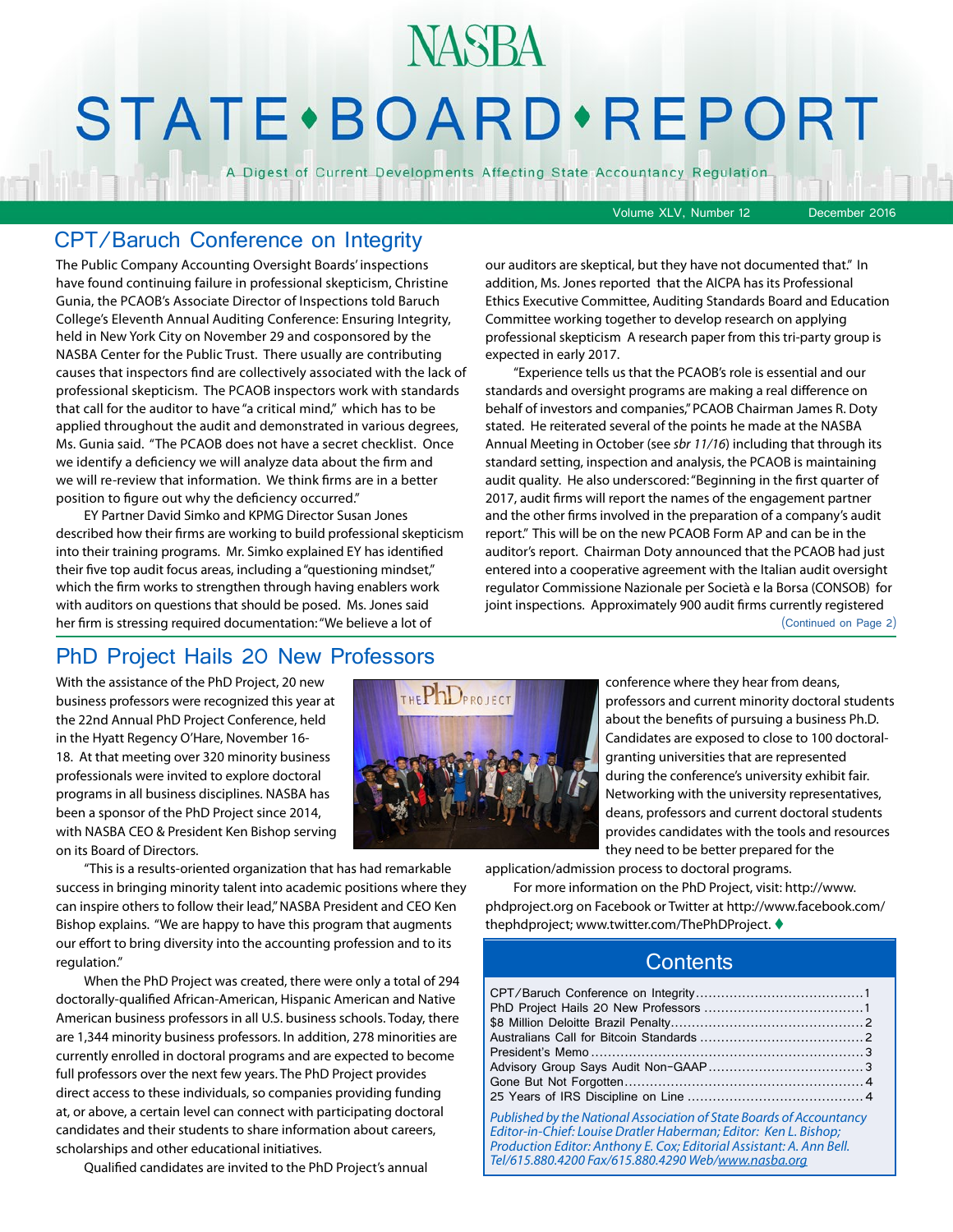### <span id="page-1-0"></span>\$8 Million Deloitte Brazil Penalty

The Public Company Accounting Oversight Board announced two settlements against members of the Deloitte Global network on December 5: A civil penalty of \$8,000,000 was imposed on Deloitte Brazil (Deloitte Touche Tohmatsu Auditores Independentes) and of \$750,000 on Deloitte Mexico (Galaz, Yamazaki, Ruiz Urquiza, S.C.). Claudius B. Modesti, director of the PCAOB's Division of Enforcement and Investigations, commented about the Deloitte Brazil case: "The orders released today detail some of the most serious misconduct the PCAOB has ever uncovered."

The PCAOB's inspectors found Deloitte Brazil had knowingly issued a materially false audit report for the 2010 financial statements and internal control over financial reporting of Gol Linhas Aédreas Inteligentes S.A. (a Brazilian airlines). The engagement partner directed junior personnel to alter work papers from the 2010 audit to conceal known audit deficiencies from the PCAOB inspectors. The altered work papers along with other misleading information were presented to the PCAOB inspectors by Deloitte Brazil. In attempting to obstruct the PCAOB's investigations, multiple firm partners provided false testimony and made false representations to the PCAOB's staff about the 2010 audit.

Besides agreeing to the civil penalty, Deloitte Brazil agreed to sanctions including: censure, measures to improve the firm's quality control system, appointment of an independent monitor to assess the firm's achieving remedial benchmarks, immediate practice limitations and additional continuing professional education and training for the firm's audit staff. All but one of a dozen former Deloitte Brazil partners and other audit personnel who were involved in the case were barred or suspended from associating with a registered public accounting firm. The PCAOB gave credit to one senior manager on the audit who reported to the PCAOB staff that senior firm management was obstructing their investigation.

Deloitte Brazil performs audits on approximately seven issuers, as defined in Section 2(a)(2) of the Securities Act, and participates in audits led by accounting firms for approximately 60 other issuers, including other members of Deloitte Global, the PCAOB reports.

Deloitte Mexico had failed to implement quality control policies and procedures for audit documentation, the PCAOB announced. Two former Deloitte Mexico partners and another former auditor were sanctioned for violations including audit deficiencies and improper alteration of work papers in the 2010 audit of a U.S.-based mining company. Mr. Modesti commented: "By failing to prevent repeated late archiving of its audit documentation over many years, Deloitte Mexico undermined its own quality control system and increased the risk that work papers might be improperly altered." Deloitte Mexico serves approximately six issuer audit clients and plays a role in approximately nine audits of other issuers, the PCAOB reports.  $\blacklozenge$ 

### CPT/Baruch Conference on Integrity (Continued from Page 1)

with the PCAOB are located outside the United States, and 14 are located in Italy.

The reorganization of the PCAOB Auditing Standards goes into effect on December 31, 2016, Jennifer A. Rand, PCAOB Deputy Director – Office of the Chief Accountant, reminded the conference. The standards have been reorganized using a topical structure and a single, integrated numbering system. She also noted that the information the PCAOB collects on its new AP form will be available on www.pcaobus.org in a searchable database. This information will include for each SEC registered company: the name of the engagement partner; the name, location and extent of participation of each accounting firm participating in the audit whose work constituted at least 5 percent of the total audit hours; and the number and aggregate extent of participation of all other accounting firms participating in the audit whose individual participation was less than 5 percent of total audit hours.

In the first quarter of 2017, the PCAOB expects to be releasing proposals on "Auditing Accounting Estimates, Including Fair Value Measurements" and "The Auditor's Use of the Work of Specialists," Ms. Rand said. She assured the audience that the PCAOB is "trying not to be different just to be different," and they are meeting with the IAASB to coordinate standards.

Auditing Standards Board (ASB) Chair Mike Santay reported the ASB is nearing exposure of two projects with strong public protection elements: (1) auditor reporting on employee benefit plans and (2) non-registered securities filings. He noted that the IAASB has a new auditor reporting model effective this year and the ASB is considering it. The ASB will try to align with the IAASB standards but might not have all the same provisions.

NASBA Outside Legal Counsel Noel Allen said NASBA is continuing to work to have more State Board involvement in the development of professional standards. The State Boards have an enforcement, interpretation and implementation role in standards, he reminded the professionals, professors and students at the conference.

Michael Young, partner of Wilkie Farr & Gallagher, observed that generally the litigation environment for the CPA profession is "not so bad" this year. While there is enforcement and regulatory action taking place, there has been less overall litigation than in other years.

The NASBA Center for the Public Trust is glad to be partnering with Baruch College of the City University of New York, CPT President Alfonzo Alexander told the audience.  $\blacklozenge$ 

### Australians Call for Bitcoin Standards

The Australian Accounting Standards Board (AASB) asserts that with the increasing prevalence of digital currencies there needs to be clear guidance on how to account for them. The Australians are recommending that the International Accounting Standards Board (IASB) develop a standard that would address accounting for investments in intangible assets and commodities. "Digital Currency – A Case for Standard Setting Activity," a paper released this month by the AASB, explains why they believe digital currencies are a material enough phenomenon to require the attention of standard setters.

The paper states: "It is possible that future growth in digital currencies could be similar to the global adoption of the World Wide Web."

The underpinning for digital currency is blockchain technology which records every transaction using a specific digital currency. Complicated algorithms are used to verify each transaction, the paper explains.

NASBA Technical Research Director Nigyar Mamedova reported the need for new accounting and auditing standards for digital assets was presented by the IAASB (International Auditing and Assurance Standards Board) Innovation Working Group as a topic for discussion at the Board's meeting on December 6, 2016.

فاست اهتما أتصبن أتلستنا مفاست اهتما أتمين أتلسن أمفاست اعتما أتصبن أتستنا مفاستهم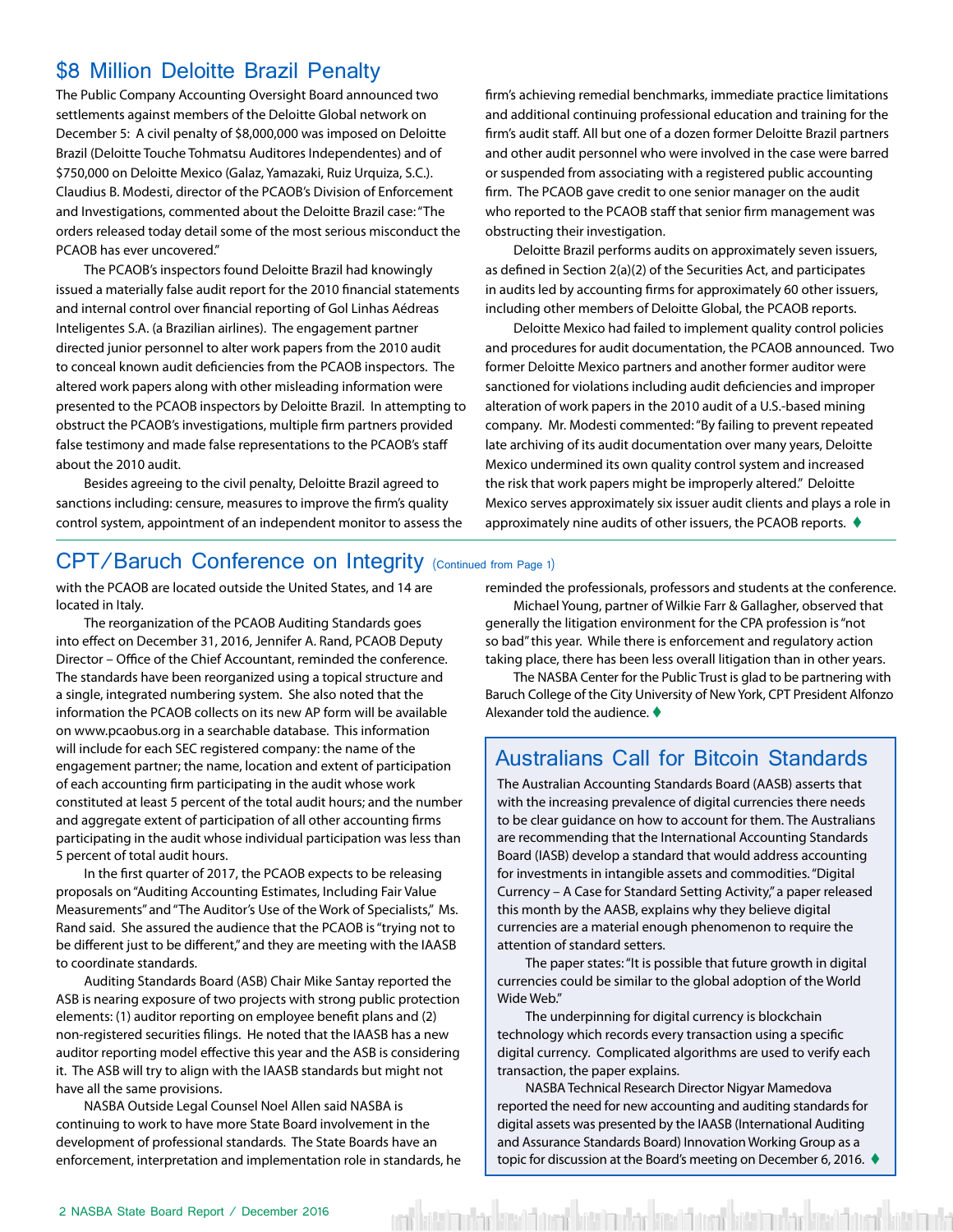# <span id="page-2-0"></span>PRESIDENT'S MEMO

### **A Time to Reflect**

I always enjoy writing the December *President's Memo* because it requires a time to reflect. Throughout the year my job involves a considerable amount of speculation and forecasting to insure that NASBA is prepared to meet its mission obligations to the Boards of Accountancy. Those activities really don't stop at the end of the year, but it is important to annually take measure of what has been accomplished.

At NASBA's 109th Annual Meeting in Austin, entitled "Evolve", we discussed the importance of insuring that accountancy regulation keeps pace with an evolving profession in a changing environment. My lookback assessment is that we did a good job this year in taking substantial steps to identify and mitigate issues that could impact public protection and potentially diminish confidence in the U.S. accounting profession.

Thanks to the depth, breadth and capability of our volunteer committees and task forces, with quality staff support, we have worked through a myriad of significant challenges including: modifications to peer review administration, confusing and misleading titles, changes in education methodologies, expiring international agreements, questionable reliance on education accreditation, and increasing incorporation of data analytics in accounting and auditing. While all of these issues are still in various stages of development or implementation, we have laid the groundwork for addressing each of them. More importantly, we have faced them in deliberative and measured ways.



**Ken L. Bishop President & CEO**

There will be many changes in the coming year, including the launch of the new Uniform CPA Examination, which have been well vetted and communicated to stakeholders. Other potential changes will require the same thorough review and forethought. Postelection banter suggesting the elimination of the Dodd-Frank Act, changes to the Sarbanes-Oxley Act, sustainability concerns and significant revisions to the IRS code will certainly have an impact on the profession and regulation. Similarly, the new Administration will have impact on the leadership of regulatory bodies such as the Securities and Exchange Commission.

NASBA will be tracking, analyzing and communicating significant changes and their potential impact on Boards of Accountancy. Some changes will be indirect. For example, the Governmental Accounting Standards Board (GASB) receives its funding under Section 978 of the Dodd-Frank Act. The forecasted elimination of Dodd-Frank's support for GASB and other areas are critically important matters on which we will need to respond. NASBA committees, including the Standard-Setting Advisory Committee, International Qualifications Appraisal Board, Regulatory Response Committee, Education Committee, Compliance Assurance Committee, Uniform Accountancy Act Committee, Relations with Member Boards Committee and Legislative Support Committee will be monitoring these developments and speaking up for the Boards.

On a personal note, when you are reading this, I will be completing my fifth year as President and CEO of NASBA. It is unbelievable how quickly five years have gone by. As I end this year, I feel truly blessed and grateful for the wonderful support I have received from our leadership, Board of Directors, and you, the State Boards. I wish each of you a merry Christmas, happy Hanukkah and joyful holiday season, and a very safe, happy and successful New Year! I hope you give yourself a time to reflect on the importance of what you do for the public and the profession.

*Semper ad meliora (Always toward better things).*

Jen L. Bohop

*— Ken L. Bishop President & CEO*

### Advisory Group Says Audit Non-GAAP

The significance of non-GAAP financial measures was underscored by the Public Company Accounting Oversight Board's Investment Advisory Group (IAG), at their October 27 meeting. An IAG working group concluded that "GAAP and non-GAAP financial measures (NGFM) together can provide a more comprehensive perspective on how management runs the company and the board of directors governs the business" and it is critical to ensure that all NGFM are audited.

While the IAG working group recommended requiring disclosure and presentation of NGFM in financial statements to ensure they are consistently calculated and audited, the IAG members noted there exist "significant concerns about relevant

id frau filmis antumistic frau filmis antumistic frau filmis antumistic fra

jurisdiction and whether this can be achieved in a timely manner." They also see the need for independent validation through selfregulation of the industry or trade organizations, but they are not sure whether this is a "viable approach."

Another IAG working group also reported back to the meeting on the implementation of the U.S. Treasury Department's 2007 Advisory Committee on the Auditing Profession's (ACAP) recommendations. NASBA had been one of the groups mentioned in the recommendations and that responded back to the 2016 working group's survey. Most of the 31 recommendations that the